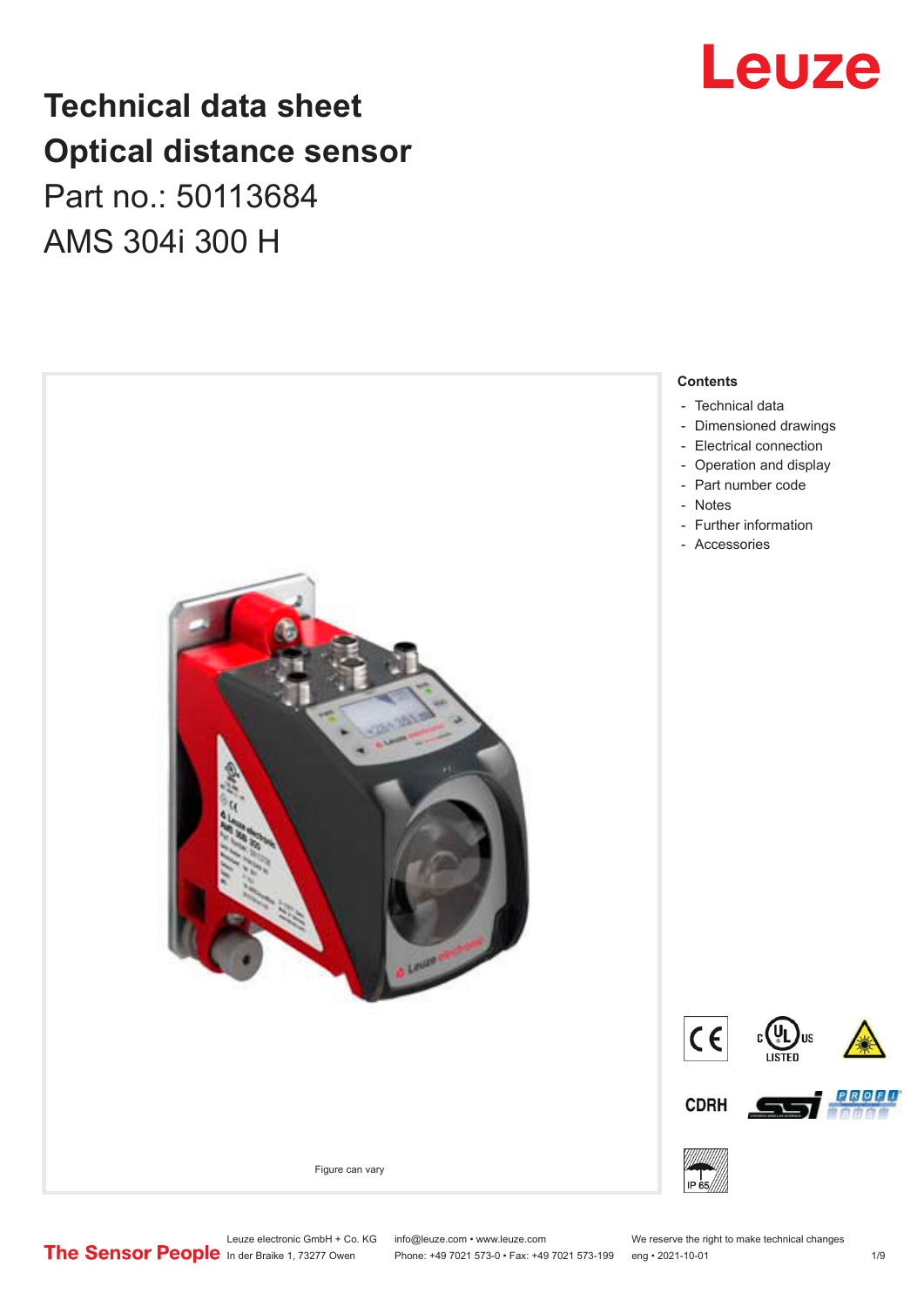# <span id="page-1-0"></span>**Technical data**

# Leuze

#### **Basic data**

| <b>Series</b>                                     | <b>AMS 300i</b>                                             |
|---------------------------------------------------|-------------------------------------------------------------|
| Application                                       | Collision protection of cranes / gantry<br>cranes           |
|                                                   | Positioning of electroplating plants                        |
|                                                   | Positioning of high-bay storage devices                     |
|                                                   | Positioning of skillet systems and side-<br>tracking skates |
| <b>Functions</b>                                  |                                                             |
| <b>Functions</b>                                  | Heating                                                     |
| <b>Characteristic parameters</b>                  |                                                             |
| <b>MTTF</b>                                       | 31 years                                                    |
| <b>Optical data</b>                               |                                                             |
| <b>Light source</b>                               | Laser, Red                                                  |
| Laser class                                       | 2, IEC/EN 60825-1:2014                                      |
| <b>Measurement data</b>                           |                                                             |
| <b>Measurement range</b>                          | 200  300,000 mm                                             |
| <b>Accuracy</b>                                   | $5 \, \text{mm}$                                            |
| Reproducibility (3 sigma)                         | 3 <sub>mm</sub>                                             |
| Max. traverse rate                                | $10 \text{ m/s}$                                            |
| Electrical data                                   |                                                             |
| Performance data                                  |                                                             |
| Supply voltage U <sub>B</sub>                     | 18  30 V, DC                                                |
| <b>Interface</b>                                  |                                                             |
| <b>Type</b>                                       | PROFIBUS DP, SSI                                            |
| <b>PROFIBUS DP</b>                                |                                                             |
| <b>Transmission speed</b>                         | 0.0096  12 Mbit/s                                           |
|                                                   |                                                             |
| SSI<br><b>Clock frequency</b>                     | 50  800 kHz                                                 |
|                                                   |                                                             |
| <b>Connection</b><br><b>Number of connections</b> | 5 Piece(s)                                                  |
|                                                   |                                                             |
| <b>Connection 1</b>                               |                                                             |
| <b>Function</b>                                   | <b>BUS IN</b><br>Data interface                             |
|                                                   | PROFIBUS IN                                                 |
| <b>Type of connection</b>                         | Connector                                                   |
| <b>Designation on device</b>                      | <b>BUS IN</b>                                               |
| <b>Thread size</b>                                | M12                                                         |
| <b>Type</b>                                       | Male                                                        |
| No. of pins                                       | 5-pin                                                       |
| Encoding                                          | B-coded                                                     |
|                                                   |                                                             |

| <b>Connection 2</b>                       |                           |
|-------------------------------------------|---------------------------|
| <b>Function</b>                           | <b>BUS OUT</b>            |
|                                           | Data interface            |
|                                           | <b>PROFIBUS OUT</b>       |
| <b>Type of connection</b>                 | Connector                 |
| <b>Designation on device</b>              | <b>BUS OUT</b>            |
| <b>Thread size</b>                        | M12                       |
| <b>Type</b>                               | Female                    |
| No. of pins                               | 5-pin                     |
| Encoding                                  | B-coded                   |
|                                           |                           |
| <b>Connection 3</b>                       |                           |
| <b>Function</b>                           | PWR / SW IN / OUT         |
|                                           | Voltage supply            |
| <b>Type of connection</b>                 | Connector                 |
| <b>Designation on device</b>              | <b>PWR</b>                |
| <b>Thread size</b>                        | M12                       |
| <b>Type</b>                               | Male                      |
| No. of pins                               | 5-pin                     |
| Encoding                                  | A-coded                   |
|                                           |                           |
| <b>Connection 4</b>                       |                           |
| <b>Function</b>                           | Service interface         |
| <b>Type of connection</b>                 | Connector                 |
| <b>Designation on device</b>              | <b>SERVICE</b>            |
| <b>Thread size</b>                        | M <sub>12</sub>           |
| <b>Type</b>                               | Female                    |
| No. of pins                               | 5-pin                     |
| Encoding                                  | A-coded                   |
|                                           |                           |
| <b>Connection 5</b>                       |                           |
| <b>Function</b>                           | Data interface            |
|                                           | SSI                       |
| <b>Type of connection</b>                 | Connector                 |
| Designation on device                     | SSI                       |
| <b>Thread size</b>                        | M <sub>12</sub>           |
| <b>Type</b>                               | Male                      |
| No. of pins                               | 5-pin                     |
| Encoding                                  | B-coded                   |
| <b>Mechanical data</b>                    |                           |
|                                           |                           |
| Design                                    | Cubic                     |
| Dimension (W x H x L)                     | 84 mm x 166.5 mm x 159 mm |
| <b>Housing material</b>                   | Metal                     |
| Net weight                                | 2,450q                    |
| Type of fastening                         | Through-hole mounting     |
| <b>Operation and display</b>              |                           |
|                                           |                           |
| Type of display                           | <b>LC Display</b><br>LED  |
|                                           |                           |
| <b>Operational controls</b>               | Membrane keyboard         |
| <b>Environmental data</b>                 |                           |
|                                           | $-3050$ °C                |
| Ambient temperature, operation            | $-30$ 70 °C               |
| Ambient temperature, storage              |                           |
| <b>Relative humidity (non-condensing)</b> | 90 %                      |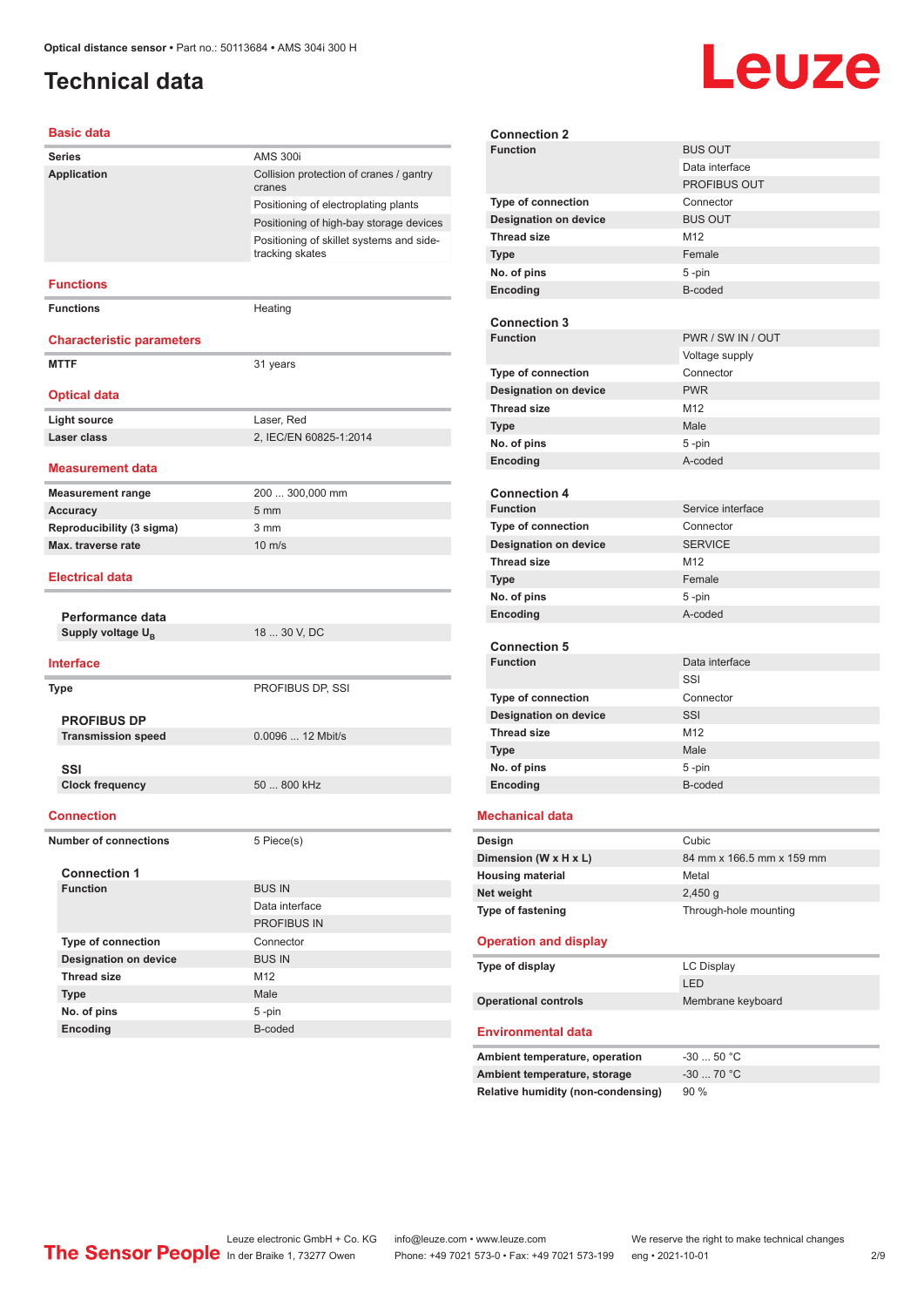# **Technical data**

# Leuze

#### **Certifications**

| Degree of protection    | IP 65   |
|-------------------------|---------|
| <b>Protection class</b> |         |
| <b>Certifications</b>   | c UL US |

#### **Classification**

| <b>Customs tariff number</b> | 90318020 |
|------------------------------|----------|
| eCl@ss 5.1.4                 | 27270801 |
| eCl@ss 8.0                   | 27270801 |
| eCl@ss 9.0                   | 27270801 |
| eCl@ss 10.0                  | 27270801 |
| eCl@ss 11.0                  | 27270801 |
| <b>ETIM 5.0</b>              | EC001825 |
| <b>ETIM 6.0</b>              | EC001825 |
| <b>ETIM 7.0</b>              | EC001825 |

Leuze electronic GmbH + Co. KG info@leuze.com • www.leuze.com We reserve the right to make technical changes In der Braike 1, 73277 Owen Phone: +49 7021 573-0 • Fax: +49 7021 573-199 eng • 2021-10-01 3 /9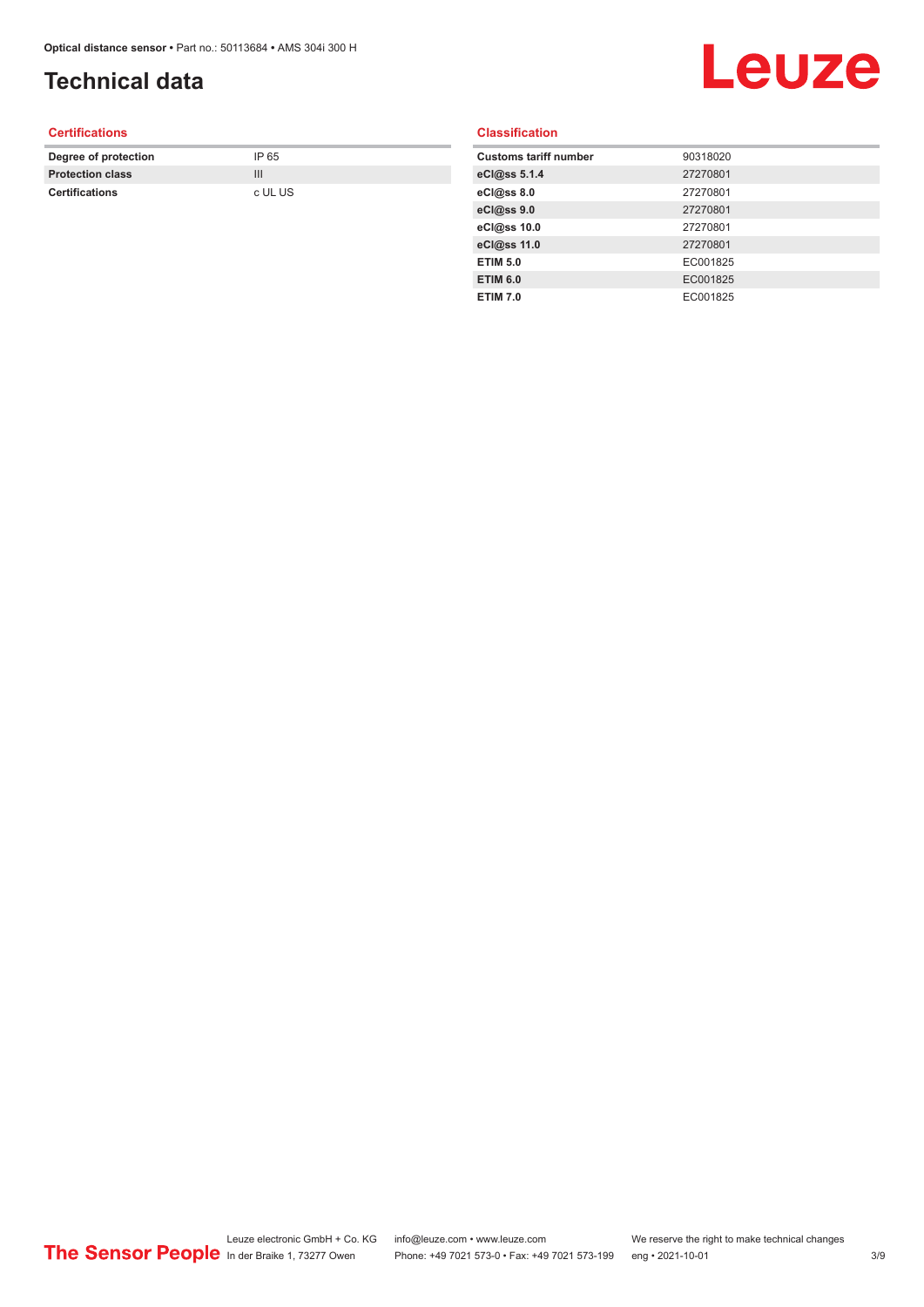## <span id="page-3-0"></span>**Dimensioned drawings**

All dimensions in millimeters



A M5 screw for alignment

C Optical axis

D Zero point of the distance to be measured

B Knurled nut with WAF 4 hexagon socket and M 5 nut for securing

Leuze electronic GmbH + Co. KG info@leuze.com • www.leuze.com We reserve the right to make technical changes<br>
The Sensor People in der Braike 1, 73277 Owen Phone: +49 7021 573-0 • Fax: +49 7021 573-199 eng • 2021-10-01 Phone: +49 7021 573-0 • Fax: +49 7021 573-199 eng • 2021-10-01 4/9

# **Leuze**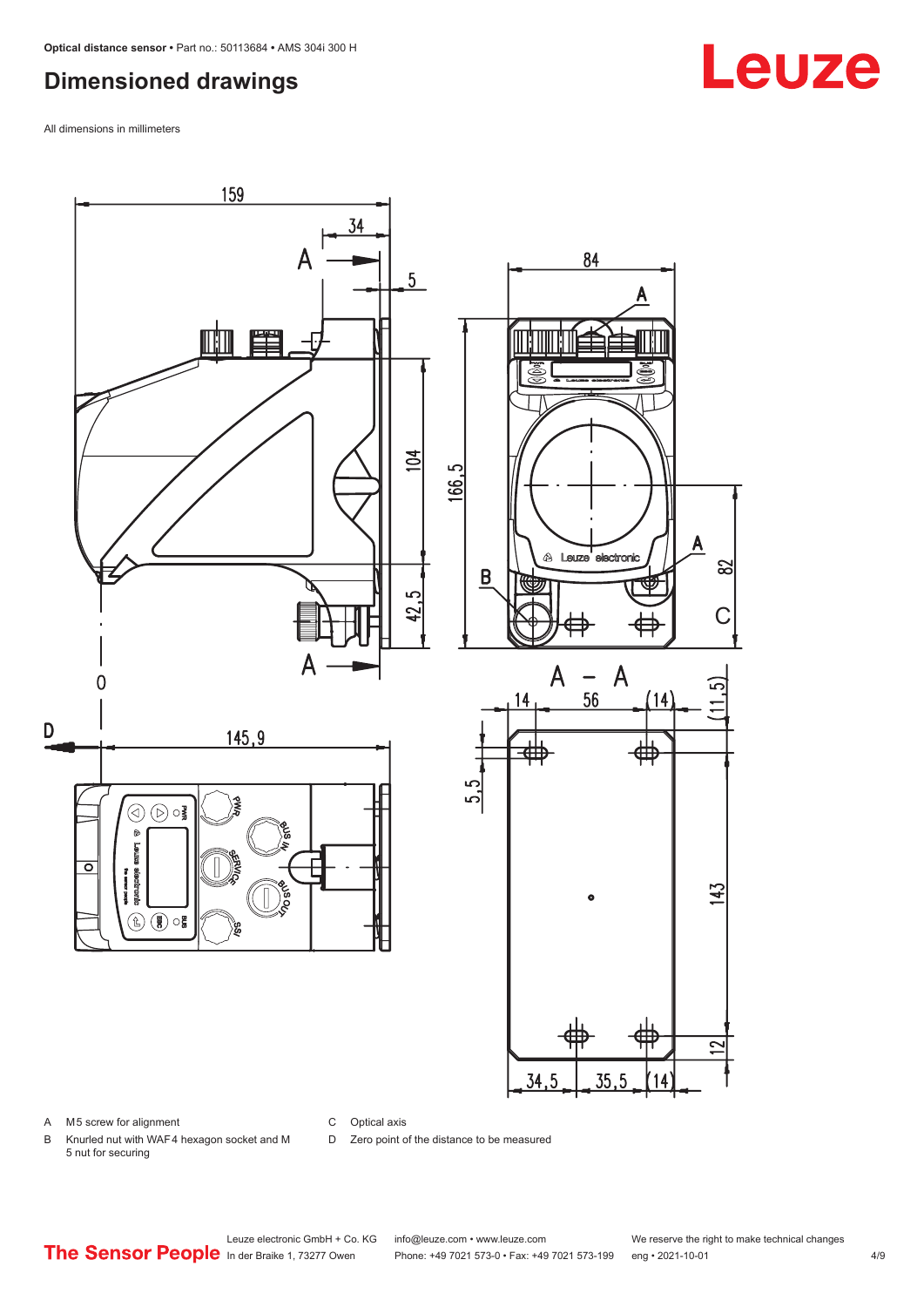# <span id="page-4-0"></span>**Electrical connection**

| <b>Connection 1</b>       | <b>BUS IN</b>  |
|---------------------------|----------------|
| <b>Function</b>           | <b>BUS IN</b>  |
|                           | Data interface |
|                           | PROFIBUS IN    |
| <b>Type of connection</b> | Connector      |
| <b>Thread size</b>        | M12            |
| <b>Type</b>               | Male           |
| <b>Material</b>           | Metal          |
| No. of pins               | $5$ -pin       |
| Encoding                  | B-coded        |

#### **Pin Pin assignment**

|          | <b>NC</b>    |  |  |  |
|----------|--------------|--|--|--|
| <u>?</u> | A(N)         |  |  |  |
| ໍາ<br>u  | <b>GND P</b> |  |  |  |
|          | B(P)         |  |  |  |
| 5        | Shield       |  |  |  |

#### **Connection 2**

| <b>Function</b>    | <b>BUS OUT</b>      |
|--------------------|---------------------|
|                    | Data interface      |
|                    | <b>PROFIBUS OUT</b> |
| Type of connection | Connector           |
| <b>Thread size</b> | M12                 |
| <b>Type</b>        | Female              |
| <b>Material</b>    | Metal               |
| No. of pins        | $5 - pin$           |
| Encoding           | B-coded             |
|                    |                     |

#### **Pin Pin assignment**

|                | V <sub>D</sub> |  |
|----------------|----------------|--|
| $\overline{2}$ | A(N)           |  |
| 3              | <b>GND P</b>   |  |
| 4              | B(P)           |  |
| 5              | Shield         |  |

#### **Connection 3 PWR**

| ٠ |  |  |
|---|--|--|

| <b>Function</b>    | PWR / SW IN / OUT |
|--------------------|-------------------|
|                    | Voltage supply    |
| Type of connection | Connector         |
| <b>Thread size</b> | M12               |
| <b>Type</b>        | Male              |
| <b>Material</b>    | Metal             |
| No. of pins        | $5 - pin$         |
| Encoding           | A-coded           |

#### **Pin Pin assignment**

|          | <b>VIN</b>       |
|----------|------------------|
| <u>?</u> | I/O <sub>1</sub> |
| 3        | GND              |
| л        | I/O <sub>2</sub> |
|          | FE               |



# Leuze

<sub>또</sub>

1

5

2

4



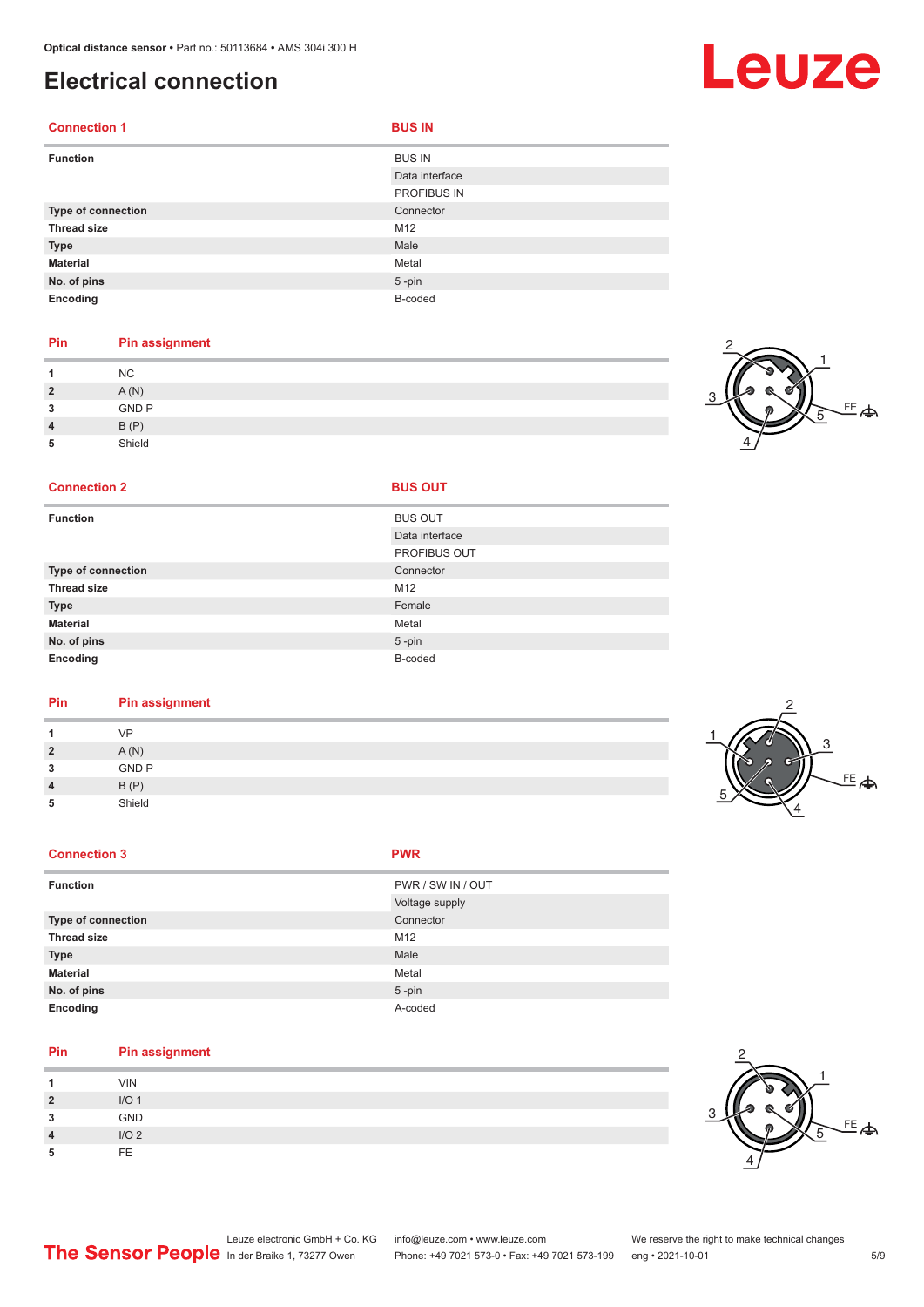# <span id="page-5-0"></span>**Electrical connection**

#### **Connection 4 SERVICE**

| <b>Function</b>    | Service interface |
|--------------------|-------------------|
| Type of connection | Connector         |
| <b>Thread size</b> | M12               |
| <b>Type</b>        | Female            |
| <b>Material</b>    | Metal             |
| No. of pins        | $5$ -pin          |
| Encoding           | A-coded           |

#### **Pin Pin assignment**

|                | n.c.             | 71 |
|----------------|------------------|----|
| $\overline{2}$ | <b>RS 232-TX</b> |    |
| 2<br>w         | <b>GND</b>       |    |
| $\overline{4}$ | <b>RS 232-RX</b> |    |
| 5              | n.c.             |    |



#### **Connection 5 SSI**

| <b>Function</b>    | Data interface |
|--------------------|----------------|
|                    | SSI            |
| Type of connection | Connector      |
| <b>Thread size</b> | M12            |
| <b>Type</b>        | Male           |
| <b>Material</b>    | Metal          |
| No. of pins        | $5 - pin$      |
| Encoding           | B-coded        |

#### **Pin Pin assignment**

| Pin            | Pin assignment |         |
|----------------|----------------|---------|
|                | DATA+          |         |
| $\overline{2}$ | DATA-          |         |
| 3              | CLK+           | EF<br>G |
|                | CLK-           |         |
| 5              | FE             |         |

# **Operation and display**

| <b>LED</b>     | <b>Display</b>        |                             | <b>Meaning</b>                                                              |
|----------------|-----------------------|-----------------------------|-----------------------------------------------------------------------------|
| 1              | <b>PWR</b>            | Off                         | No supply voltage                                                           |
|                |                       | Green, flashing             | Voltage connected / no measurement value output / initialization<br>running |
|                |                       | Green, continuous light     | Device OK, measurement value output                                         |
|                |                       | Red, flashing               | Device OK, warning set                                                      |
|                | Red, continuous light | No measurement value output |                                                                             |
|                |                       | Orange, continuous light    | No data transmission                                                        |
| $\overline{2}$ | <b>BUS</b>            | Off                         | No supply voltage                                                           |
|                |                       | Green, continuous light     | Bus operation ok                                                            |
|                | Green, flashing       | Device not on the bus       |                                                                             |
|                |                       | Red, flashing               | No data transmission                                                        |
|                |                       | Red, continuous light       | Bus error                                                                   |

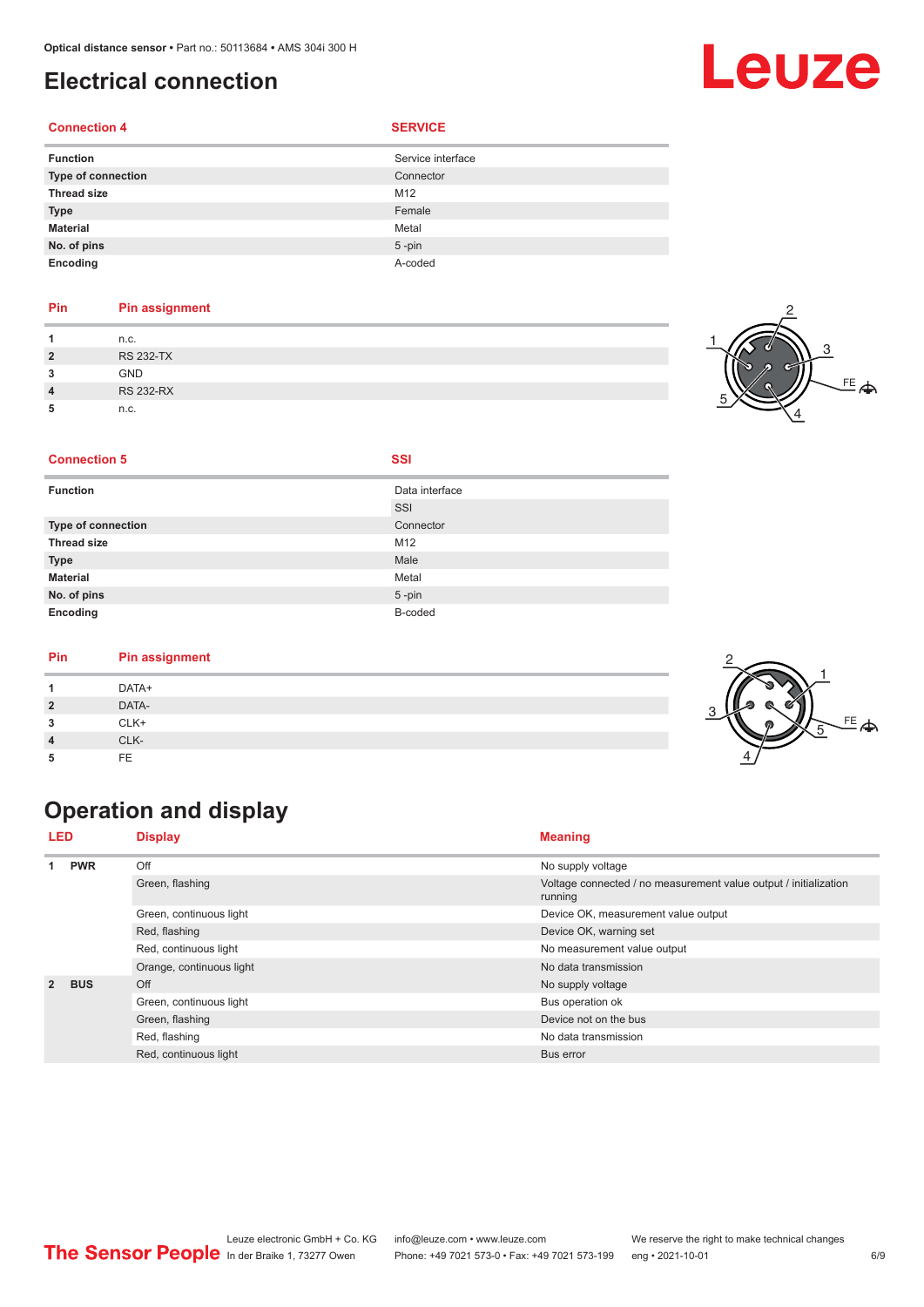## <span id="page-6-0"></span>**Part number code**

Part designation: **AMS 3XXi YYY Z AAA**



| <b>AMS</b>  | <b>Operating principle</b><br>AMS: absolute measurement system                                                                                                                                                                                        |
|-------------|-------------------------------------------------------------------------------------------------------------------------------------------------------------------------------------------------------------------------------------------------------|
| 3XXi        | Series/interface (integrated fieldbus technology)<br>300i: RS 422/RS 232<br>301i: RS 485<br>304i: PROFIBUS DP / SSI<br>308i: TCP/IP<br>335i: CANopen<br>338i: EtherCAT<br>348i: PROFINET RT<br>355i: DeviceNet<br>358i: EtherNet/IP<br>384i: Interbus |
| <b>YYY</b>  | <b>Operating range</b><br>40: max. operating range in m<br>120: max. operating range in m<br>200: max. operating range in m<br>300: max. operating range in m                                                                                         |
| z           | <b>Special equipment</b><br>H: With heating                                                                                                                                                                                                           |
| AAA         | Interface<br>SSI: with SSI interface                                                                                                                                                                                                                  |
| <b>Note</b> |                                                                                                                                                                                                                                                       |

# $\%$  A list with all available device types can be found on the Leuze website at www.leuze.com.

## **Notes**

| ¢,      |
|---------|
| Ą,      |
| м.<br>۲ |

#### **Observe intended use!**

This product is not a safety sensor and is not intended as personnel protection.

- The product may only be put into operation by competent persons.
- Only use the product in accordance with its intended use.

| <b>ATTENTION! LASER RADIATION - CLASS 2 LASER PRODUCT</b>                                                                                                                                                                                                           |
|---------------------------------------------------------------------------------------------------------------------------------------------------------------------------------------------------------------------------------------------------------------------|
| Do not stare into beam!<br>The device satisfies the requirements of IEC/EN 60825-1:2014 safety requlations for a product of laser class 2 as well as the U.S. 21 CFR 1040.10<br>requlations with deviations corresponding to Laser Notice No. 56 from May 08, 2019. |
| Never look directly into the laser beam or in the direction of reflected laser beams! If you look into the beam path over a longer time period, there is a risk<br>of injury to the retina.                                                                         |
| $\&$ Do not point the laser beam of the device at persons!                                                                                                                                                                                                          |
| $\%$ Interrupt the laser beam using a non-transparent, non-reflective object if the laser beam is accidentally directed towards a person.                                                                                                                           |
| $\%$ When mounting and aligning the device, avoid reflections of the laser beam off reflective surfaces!                                                                                                                                                            |
| $\&$ CAUTION! Use of controls or adjustments or performance of procedures other than specified herein may result in hazardous light exposure.                                                                                                                       |
| $\%$ Observe the applicable statutory and local laser protection regulations.                                                                                                                                                                                       |
| $\%$ The device must not be tampered with and must not be changed in any way.<br>There are no user-serviceable parts inside the device.<br>Repairs must only be performed by Leuze electronic GmbH + Co. KG.                                                        |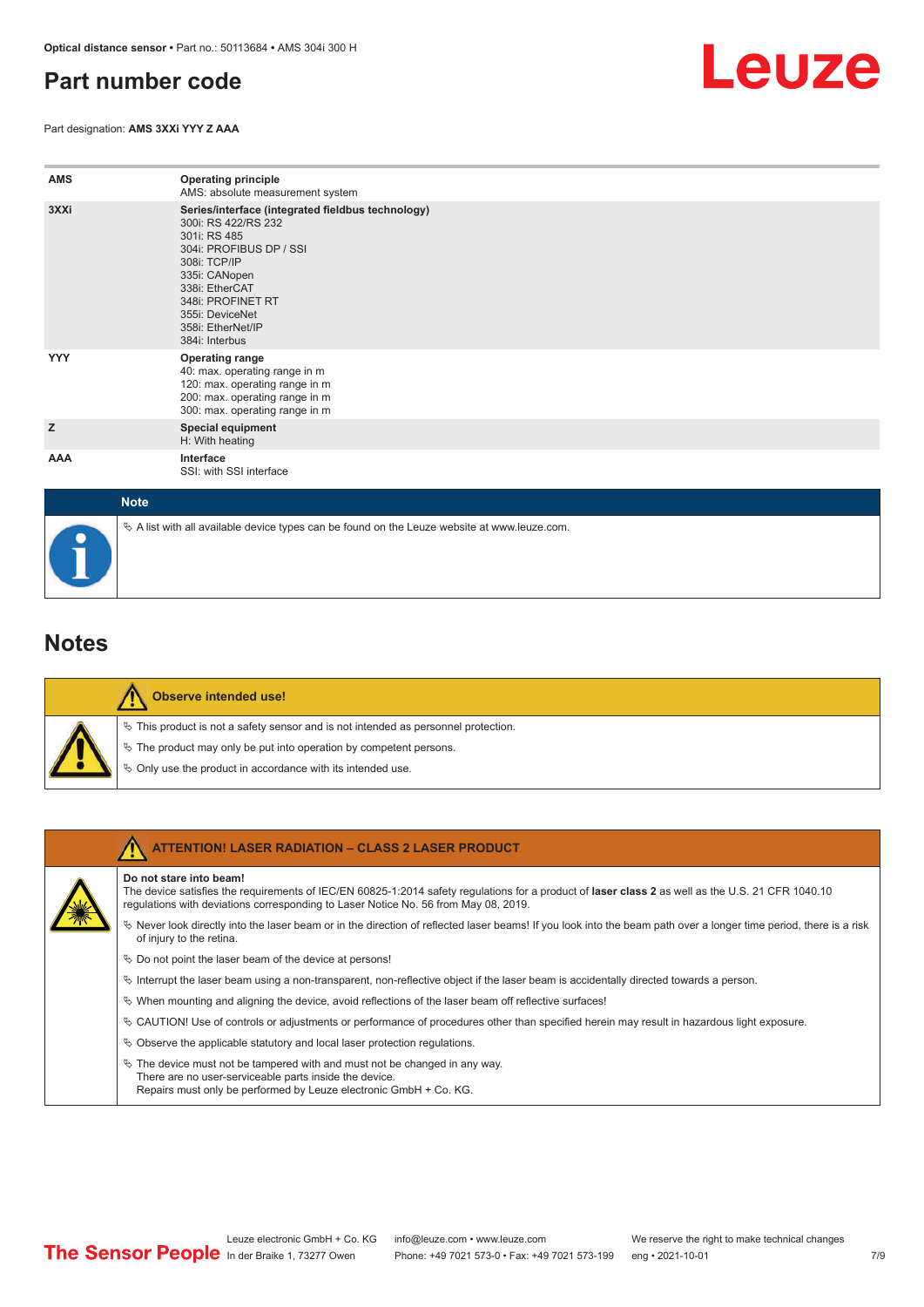### <span id="page-7-0"></span>**Notes**

# Leuze



## **Further information**

- For UL applications, use is only permitted in Class 2 circuits in accordance with the NEC (National Electric Code).
- Use as safety-related component within the safety function is possible, if the component combination is designed correspondingly by the machine manufacturer.

## **Accessories**

# Connection technology - Connection cables

|      | Part no. | <b>Designation</b>      | <b>Article</b>   | <b>Description</b>                                                                                                                                                                                     |
|------|----------|-------------------------|------------------|--------------------------------------------------------------------------------------------------------------------------------------------------------------------------------------------------------|
|      | 50104171 | KB SSI/IBS-5000-BA      | Connection cable | Suitable for interface: SSI, Interbus-S<br>Connection 1: Connector, M12, Axial, Female, B-coded, 5-pin<br>Connection 2: Open end<br>Shielded: Yes<br>Cable length: 5,000 mm<br>Sheathing material: PUR |
|      | 50135243 | KD PB-M12-4A-P3-<br>050 | Connection cable | Suitable for interface: PROFIBUS DP<br>Connection 1: Connector, M12, Axial, Female, B-coded, 4-pin<br>Connection 2: Open end<br>Shielded: Yes<br>Cable length: 5,000 mm<br>Sheathing material: PUR     |
| VU J | 50132079 | KD U-M12-5A-V1-<br>050  | Connection cable | Connection 1: Connector, M12, Axial, Female, A-coded, 5-pin<br>Connection 2: Open end<br>Shielded: No<br>Cable length: 5,000 mm<br>Sheathing material: PVC                                             |
|      | 50135248 | KS PB-M12-4A-P3-<br>050 | Connection cable | Suitable for interface: PROFIBUS DP<br>Connection 1: Connector, M12, Axial, Male, B-coded, 4-pin<br>Connection 2: Open end<br>Shielded: Yes<br>Cable length: 5,000 mm<br>Sheathing material: PUR       |